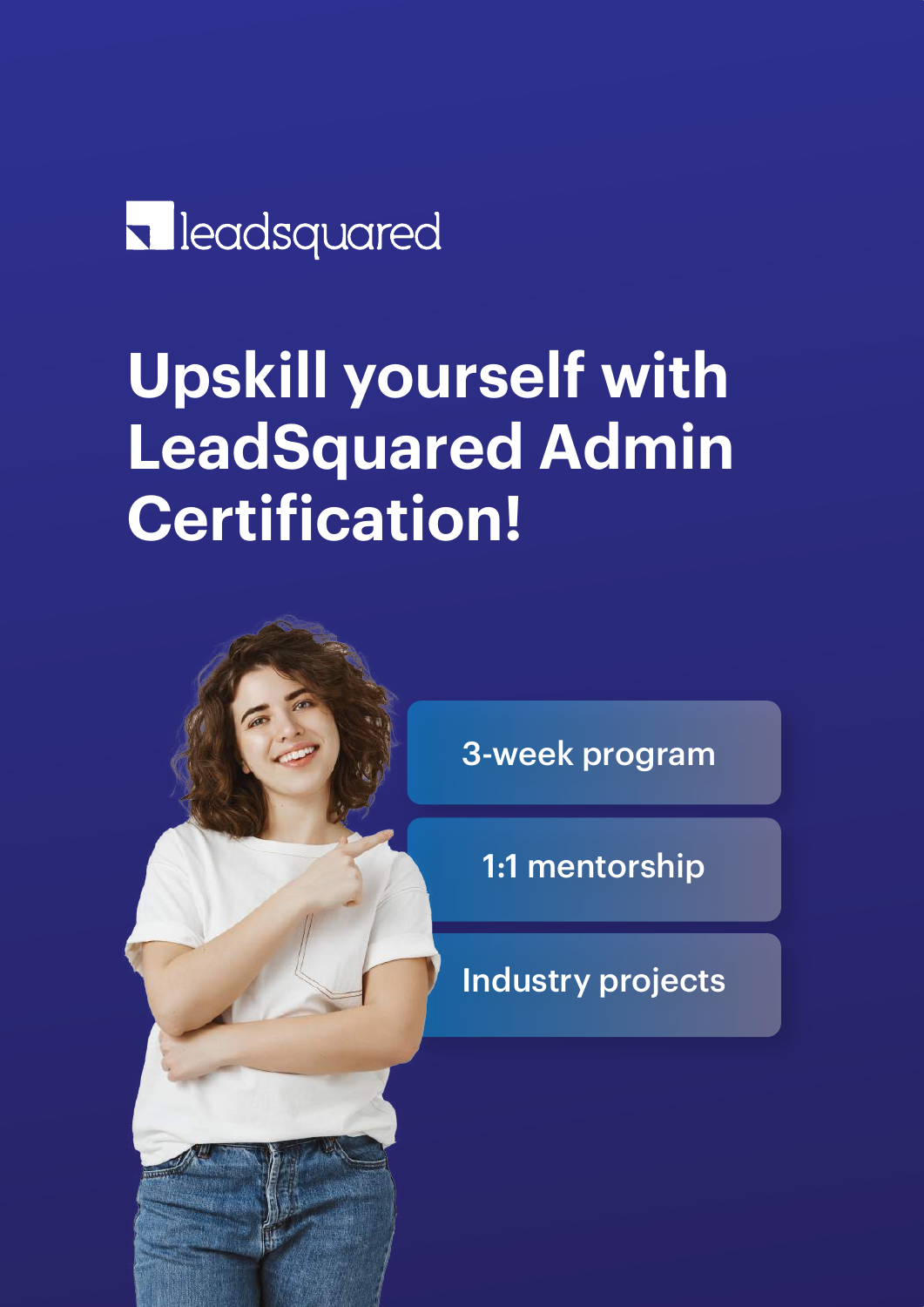### **What do we have to offer?**

The LeadSquared Administrator Certification program has been designed keeping in mind the requirements of the new wave of demand for Certified Admin



Professionals. It equips learners with all the implementation and technical skills required for the ultimate position of a LeadSquared Admin.

### **Why be a LeadSquared Certified Administrator?**

LeadSquared is a SaaS solution provider, helping 2000+ enterprises across 19 countries, to drive sales efficiency at scale.

LeadSquared Administrator Certification plays a vital role in making the implementation journey seamless for businesses. This program will prepare the participant to learn the configuration of LeadSquared and administer it.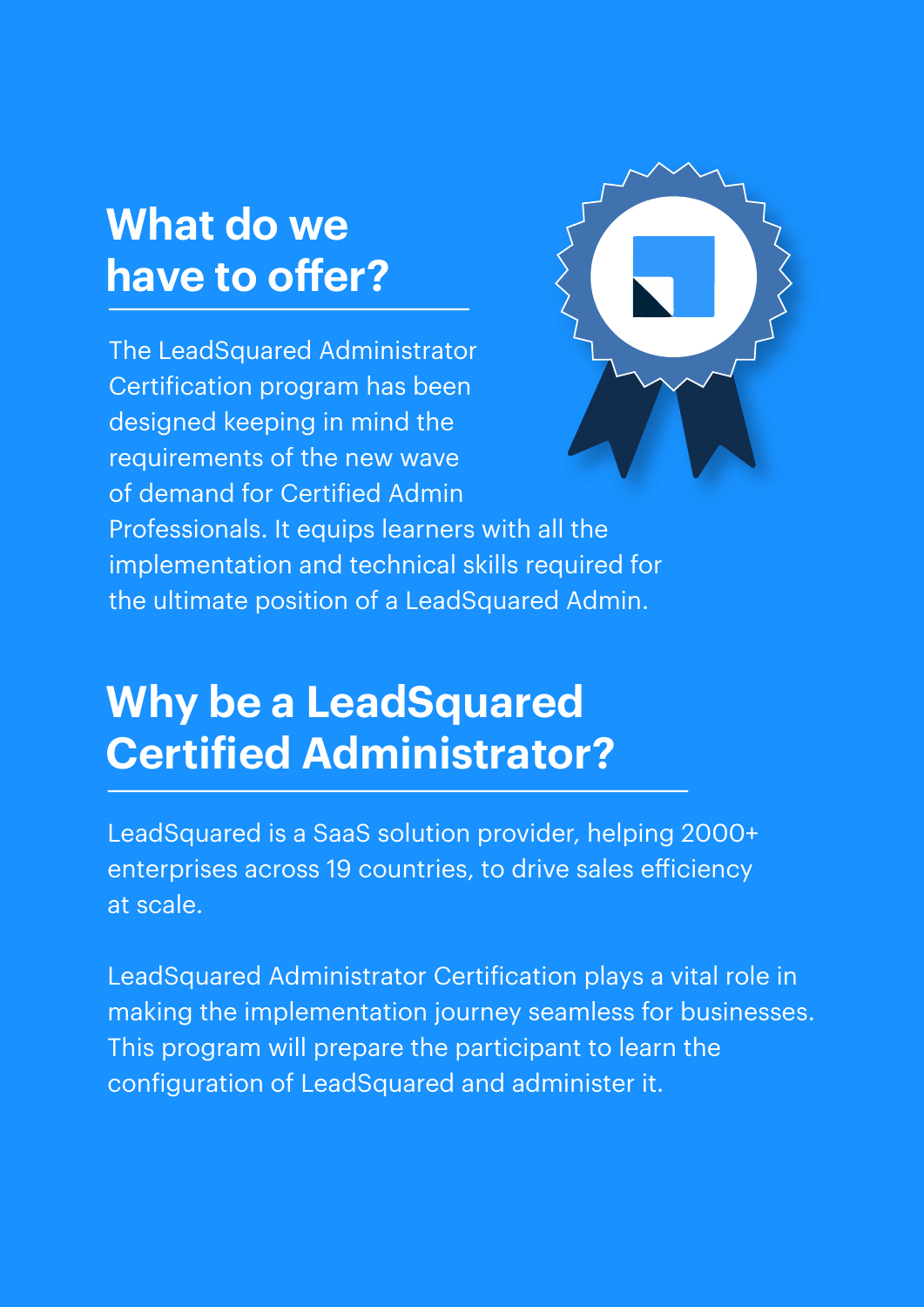### **What's in store for you?**

#### **You will be able to:**



#### **The Steps to Success**



An overall score of 65% including the Project implementation with Final Certification is the passing criteria to get certified.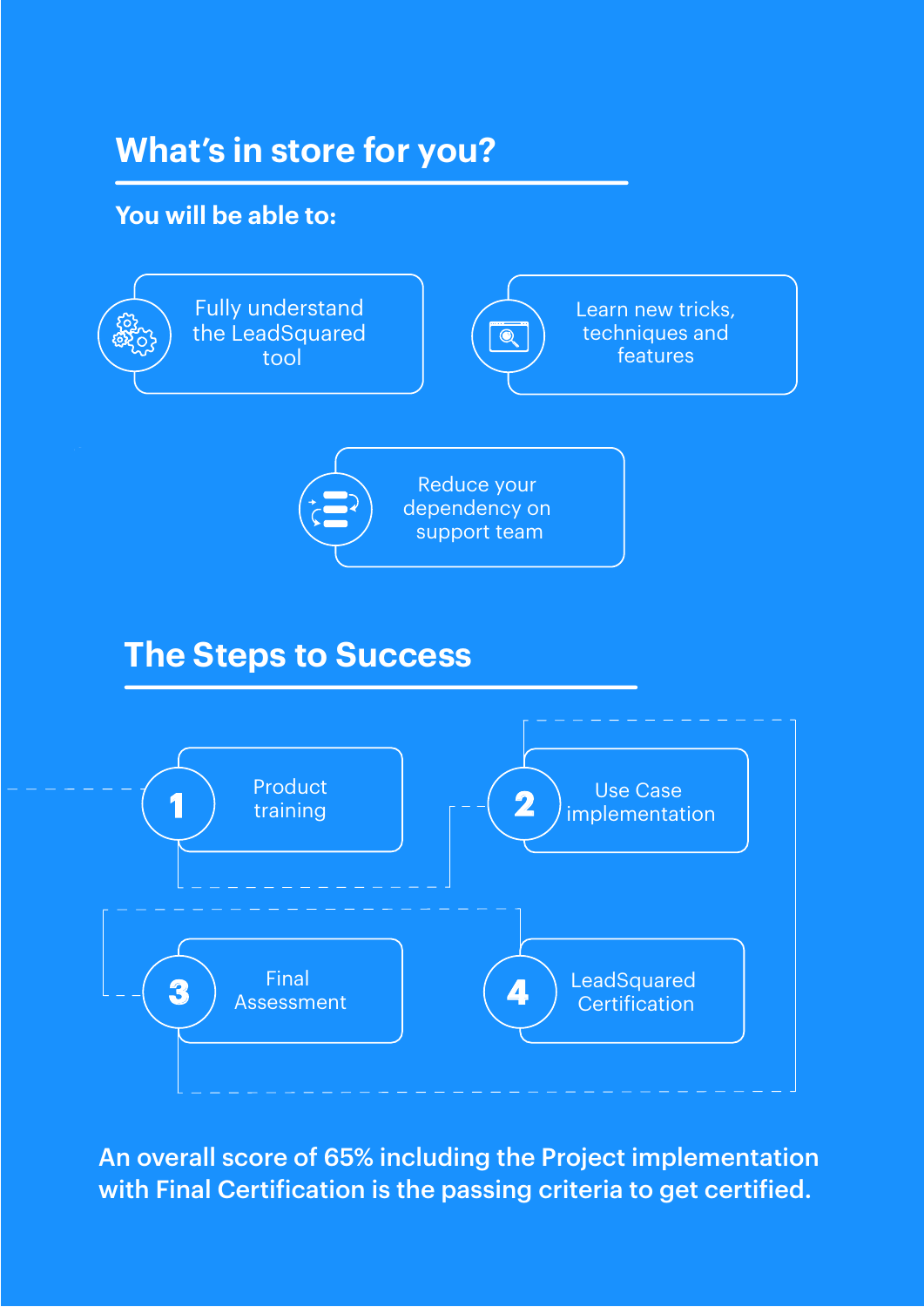## **Upskill Yourself in 15 Days**

| <b>Days</b> | <b>Topic</b>                                | <b>Sub-topic</b>                                                                                                                                |
|-------------|---------------------------------------------|-------------------------------------------------------------------------------------------------------------------------------------------------|
| Day 1       | <b>User Management</b>                      | User Personas / Roles in LeadSquared<br>$\bullet$<br>Sales Group<br>Permission Set<br>Teams<br>$\bullet$<br><b>Smart Views</b>                  |
| Day 2       | <b>Lead Management</b>                      | Features in Lead Management<br>$\bullet$<br><b>Lead Sources</b><br>$\bullet$                                                                    |
|             | <b>Activity</b><br>Management               | <b>Types of Activities</b><br>$\bullet$<br><b>Sales Activities</b><br><b>Custom Fieldset</b><br>$\bullet$                                       |
| Day 3       | <b>Task Management</b>                      | Types of tasks<br>$\bullet$                                                                                                                     |
|             | <b>Lead Prioritization</b>                  | Types of scoring<br>$\bullet$                                                                                                                   |
| Day 4       | <b>Marketing Features</b>                   | Types of Marketing Features                                                                                                                     |
|             | Opportunity<br>Management                   | Features in Opportunity Management<br>$\bullet$<br>Duplication detection<br>$\bullet$                                                           |
| Day 5       | Revision on the previous<br>covered topics  | Revision of topics learned, with the<br>$\bullet$<br>project implementation example                                                             |
| Day 6       | <b>Forms and Process</b><br><b>Designer</b> | Forms<br>Process Designers                                                                                                                      |
| Day 7       | <b>Automation</b>                           | Triggers, condition and action in<br>Automation                                                                                                 |
| Day 8       | <b>Portals</b>                              | <b>Build Portals and Manage portals</b><br>$\bullet$<br>Learn to build portal with project<br>$\bullet$<br>implementation of Education industry |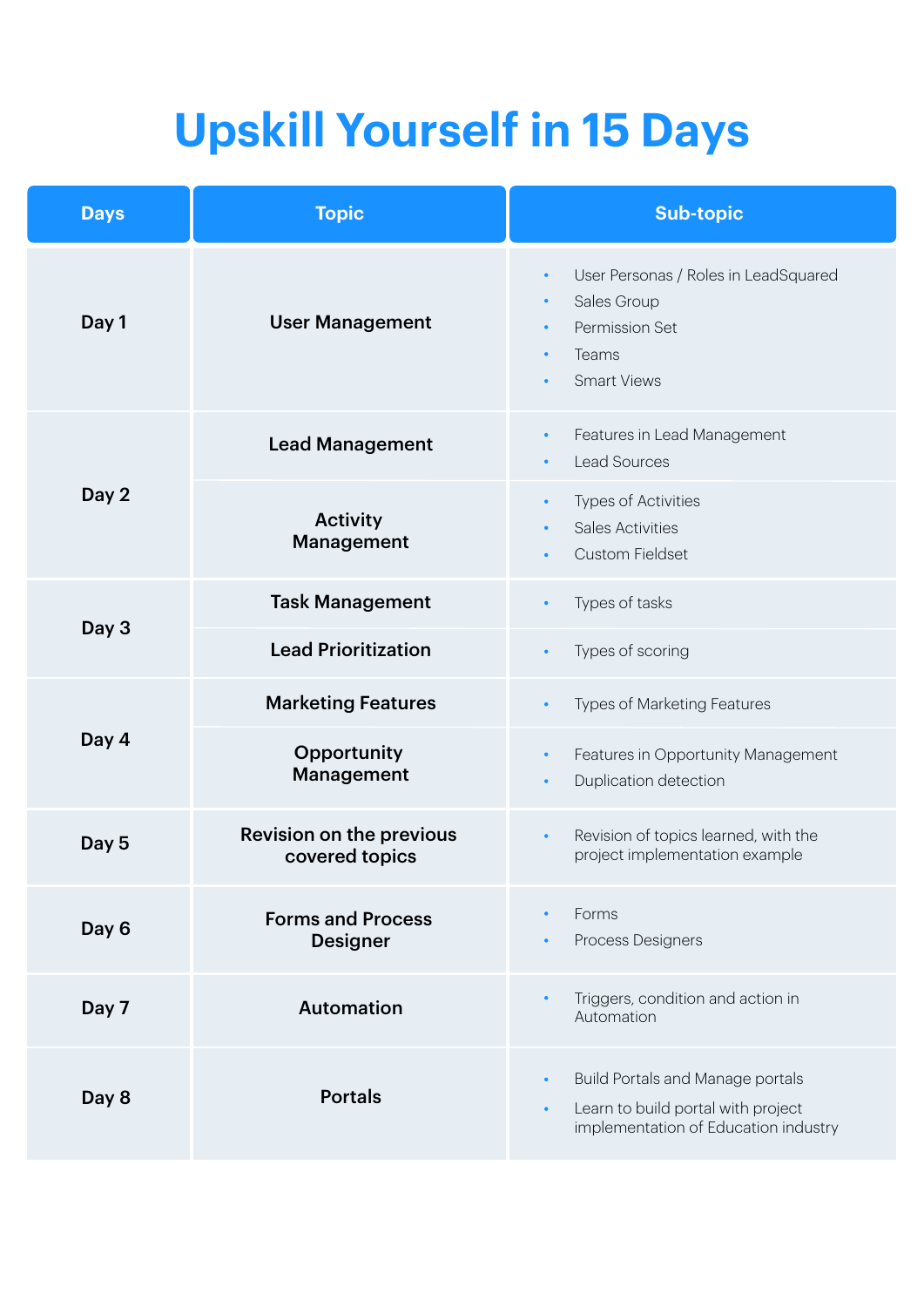| <b>Days</b>   | <b>Topic</b>                                      | <b>Sub-topic</b>                                                                               |
|---------------|---------------------------------------------------|------------------------------------------------------------------------------------------------|
| Day 9         | <b>Revision on the previous</b><br>covered topics | Revision of topics learned, with the<br>$\bullet$<br>project implementation example            |
| Day 10        | <b>Reports</b>                                    | Learn about 180+ reports<br>$\bullet$                                                          |
|               | <b>ACE</b>                                        | Goals and Objectives<br>$\bullet$                                                              |
|               | <b>Mavis DB</b>                                   | Introduction to Mavis DB<br>$\bullet$<br>Integration of Mavis DB with Smart Views<br>$\bullet$ |
| Day 11        | <b>Overview of API</b>                            | Introduction to APIs<br>$\bullet$<br>Integration of APIs<br>$\bullet$                          |
| <b>Day 12</b> | <b>Industry Project</b>                           | Choose 1 out of 5 Industry projects<br>$\bullet$                                               |
| <b>Day 13</b> | Implementation of the<br>Industry project         | Implement the project in LeadSquared<br>$\bullet$<br>Trial account                             |
| Day 14        | Show and tell                                     | Demonstration of the Implementation<br>$\bullet$                                               |
| <b>Day 15</b> | <b>Final Certification</b>                        | 60 MCQ in 50mins<br>$\bullet$                                                                  |

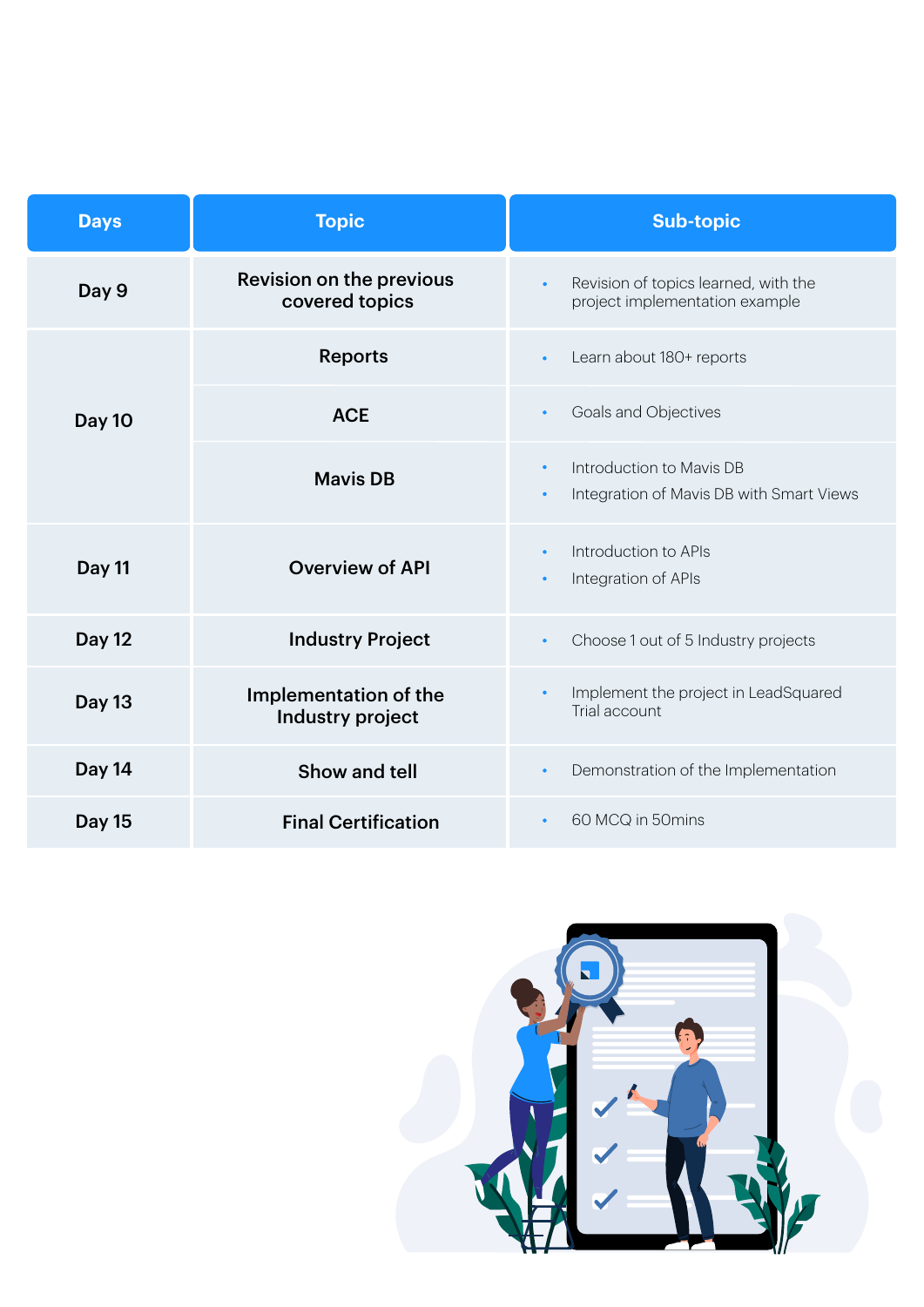### **More than just a course**